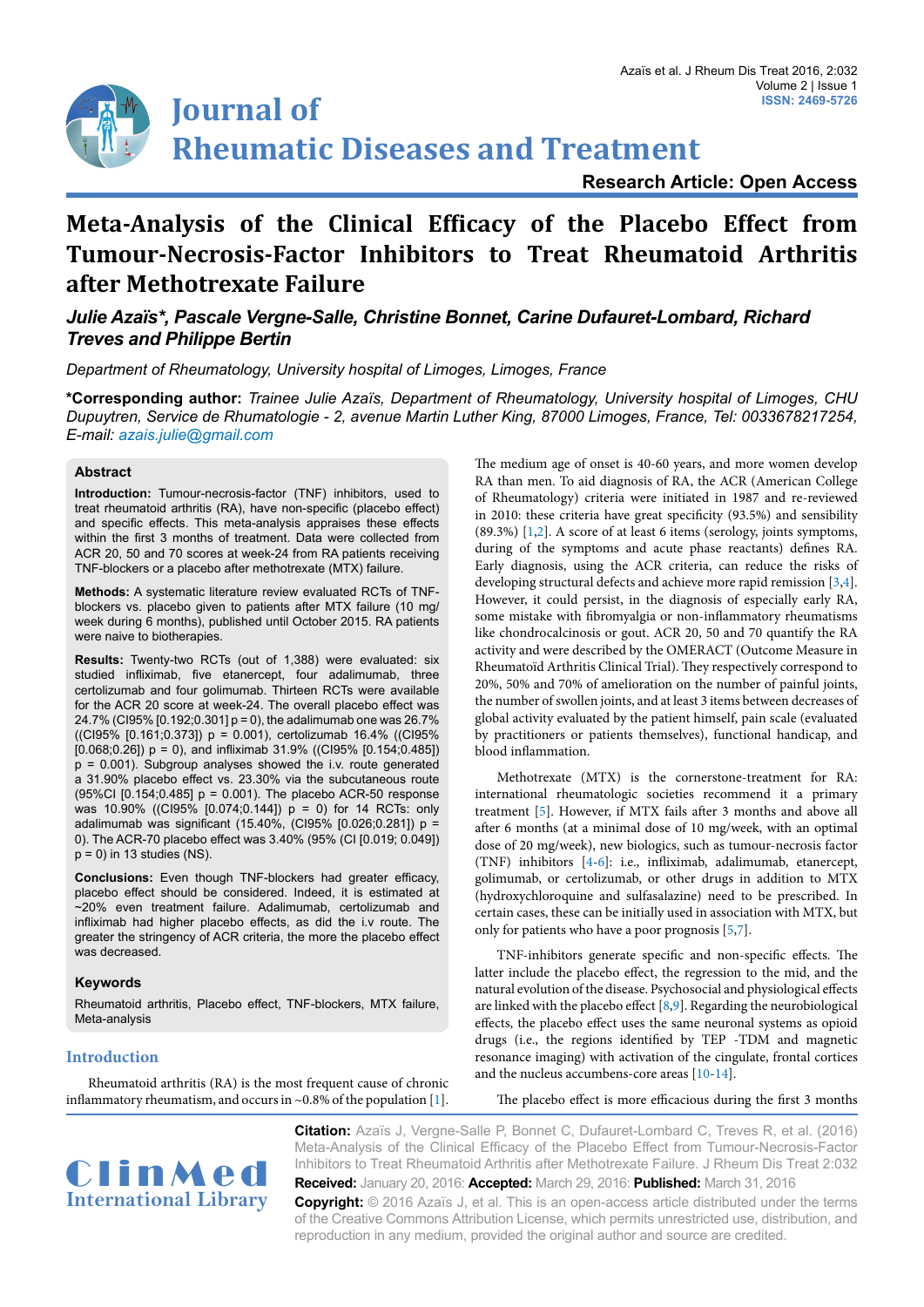of treatment even though it can occur at any time during treatment. However, there is a paucity of information on this within the literature. It is reported that > 30% of patients are responders [[15](#page-4-3)].

In this meta-analysis, we assess the placebo effect in double-blind randomized trials comparing TNF-inhibitors plus methotrexate (MTX) and MTX plus placebo, after MTX failure in rheumatoid arthritis patients. The criteria of efficacy were the ACR 20, 50 and 70 clinical scores. We hypothesize that the patients in the arm with MTX plus placebo, who have previously failed to MTX therapy, allow a good evaluation of the placebo effect.

# **Methods**

#### **Patients**

Patients within the selected studies had to be aged  $\geq$  18 years and had suffered from RA for at least 3 months after consulting a rheumatologist (according to the 1987 ACR criteria). These latter have been listing in the chart [\(Table S1](#page-5-0)), drawn thanks to 2010 ACR/ EULAR classification and recommendations: a score  $\geq$  6 defines RA. The disease had to be active, with a disease-activity score evaluated by a DAS-28 score of ≥ 3.2 despite potentially efficacious doses of MTX (10 mg/week for 3 months minimum). As patients were in failure of MTX, they could not be in low disease activity or in remission (respectively DAS-28-VS score between 2.6 and 3.2 and < 2.6). The DAS-28 score lists 28 tender and swollen joint counts, the VS rate (reflect of blood inflammation) and disease global activity evaluated by the patients themselves. So, each patient suffers from tender and swollen joints for at least 6 weeks, with inflammatory schedule pain (awakenings and morning stiffness > 30 minutes), with some degree of blood inflammation.

The patients had to be naive to biotherapies such as TNF inhibitors (infliximab, certolizumab, adalimumab, golimumab, etanercept). In each study, corticosteroids could be only used if their doses were <10 mg/day and had been stable for 2 weeks before inclusion of the patients in the trial.

We noted the age, gender, concomitant treatments, average duration of RA disease, MTX doses, DAS 28, and rates of ACR 20, 50, 70 scores.

Because MTX treatment had failed, its pharmacological clinical efficacy was the same in both groups: thus, the non-specific effect was studied in the placebo + MTX group only. The primary goal in our meta-analysis was to assess the responders' ACR 20, 50 and 70 scores from each study. The second goal was to assess the impact of the different TNF inhibitors and their administration routes.

## **Methods**

A systematic review of the literature was conducted (ending in October 2015) using PubMed, Embase and Cochrane databases. Randomized controlled trials were selected that included RA patients treated for the first time by any one of five TNF inhibitors after failure of MTX therapy (at a minimum dose of 10 mg/week for a minimum of 3 months).

Patients were divided into two groups according to their received treatment. The 1<sup>st</sup> group corresponds to patients who received placebo plus MTX, whereas the 2<sup>nd</sup> group corresponds to patients who were treated by TNF-inhibitors active drug plus MTX. It is important to notice that each group continued to take their MTX therapy. As MTX treatment was considered inefficient: thus, the first group demonstrated the non-specific effect and so, the placebo effect.

The following keywords were searched for in the databases using Boolean criteria ('and', 'or', 'not'): rheumatoid arthritis, MTX failure, and tumour-necrosis inhibitors (commercial and non-commercial drug names). The specific MESH terms were, first, 'rheumatoid arthritis' AND 'infliximab' OR 'Remicade®, 'etanercept' OR 'Enbrel®', 'golimumab' OR 'Simponi®', 'adalimumab' or 'Humira®', 'certolizumab' or 'Cimzia®', and secondly 'placebo effect', 'MTX failure'. There were no geographic or demographic restrictions, but we only considered reports written in English and French.

After selecting these potential papers, we chose eligible trials according to our criteria. These had to include name of the first author, year of publication, study design, geographic zone, number of patients in the two groups, ACR 20, 50, and 70 scores at week 24, drug-administration routes, and name of the TNF inhibitor (s). The choose of selecting articles at week 24 corresponded to the patients' clinical evaluation after 6 months of treatment by MTX and TNF inhibitors, as it is usually done in current clinics (in fact, as usual, the decision to change the biotherapy occurs at 6 months in case of treatment failure, not at 3 months because it is too early to judge of treatment efficacy, excepted for the drug certolizumab).

#### **Statistical analyses**

This meta-analysis used Methodomics software to identify the ACR 20, 50 and 70 response rates and Excel software was used to check each data into tables. Heterogeneity tests were conducted by a specific statistician to choose between random or fixed-effect models. Fix models were chosen if the heterogeneity was too important in order to decrease bias. Confidence intervals were set at 95% and statistical significance was p < 0.05.

## **Deontology**

All trials included in our meta-analysis had been approved by a deontological committee.

#### **Results**

Twenty-two RCTs (out of 1388) were included in the systematic review and meta-analysis as it showed in this [flow chart.](#page-1-0)

<span id="page-1-0"></span>

**Flow chart 1:** Systemic review and meta-analysis.

Six articles were on infliximab, five etanercept, four adalimumab, three certolizumab, and four golimumab. These included a total of 9649 patients: 2953 in the MTX + placebo group (group 1) and 6696 to those that received TNF-inhibitor therapy + MTX (group 2). The RCTs which studied infliximab included 3206 patients (994 placebo, 2212 TNFinhibitors), the etanercept studies included 1693 patients (537 placebo, 1156 TNF-inhibitors), the adalimumab studies included 1573 patients (592 placebo, 981 TNF-inhibitors), those that reported certolizumab included 1848 patients (445 placebo, 1403 TNF-inhibitors), and the golimumab included 1329 patients (385 placebo, 944 TNF-inhibitors).

Patients had suffered from RA for at least 3 months: median duration was 7.92 years for infliximab, 8.8 years for etanercept, 10.23 years for adalimumab, 7.3 years for certolizumab, and 7.6 years for golimumab. Overall the mean patient age was 52.3 years: 52.1 years for infliximab (one missing value), 50.1 years for etanercept (2 missing data), 55.1 years for adalimumab, 52.7 years for certolizumab, and 51.5 years for golimumab.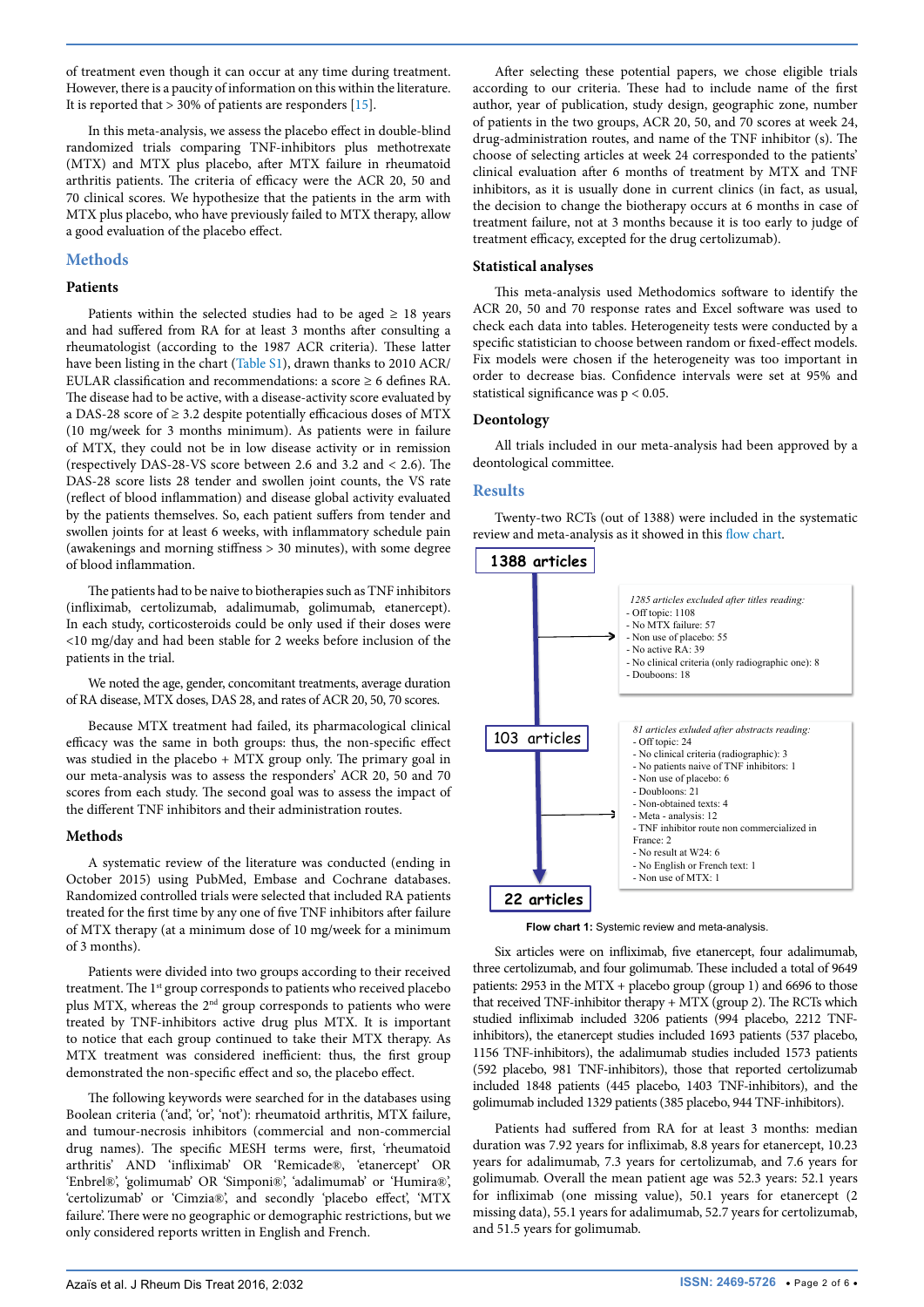Women were 80% of cases: of these, 78% represented the patients who received infliximab (one missing value) 81% who received etanercept (2 missing values), 79% who received adalimumab, 78% who received certolizumab, and 81% who received golimumab. Of the total, 82% were Caucasian. There were 13 studies that included different regions of the world, 3 that only included Japanese patients, 4 that only included American and Canadian patients, and 2 that only included European patients.

In all selected studies, MTX doses were 10-25 mg/week for at least 3 months.

Among all studies, DAS-28-VS activity scores were estimated on overage at 6.19 for all patients on TNF-inhibitors active drug +MTX, and 6.11 for all patients in the  $MTX$  + placebo group.

The different routes of medication included in this meta-analysis were those recommended by medical authorities (SFR, EULAR and ACR committees): the IV route for infliximab and subcutaneously (SC) for the other TNF-inhibitor drugs. MTX was administered by SC or orally.

#### **ACR-20 criteria**

ACR-20 scores at week-24 were available for 13 of the RCTs: two for infliximab [\[16,](#page-4-4)[17\]](#page-4-5), three for etanercept [\[18-](#page-4-6)[20\]](#page-4-7), three for adalimumab [\[21-](#page-4-8)[23\]](#page-4-9), three for certolizumab [[24-](#page-4-10)[26](#page-4-11)] and two for golimumab [\[27,](#page-4-12)[28](#page-4-13)]. Two trials reported using the IV route [\[16,](#page-4-4)[17](#page-4-5)] and 10 reported the SC route.

The overall non-specific effect was 24.7% (CI95% [0.192;0.301] p  $= 0$ ). The random model was used ([Table 1](#page-2-0)).

The non-specific effect was different for each drug ([Table 2\)](#page-2-1). It was higher for infliximab at 31.9% ((CI95% [0.154; 0.495]),  $p = 0.001$ ) and 29.7% for golimumab ((CI95% [0.237; 0.358]), p = 0.418 not significant).

Heterogeneity tests were significant for adalimumab: 26.7%  $((CI95\% \ [0.161;0.373]), \ p = 0.001), \text{ for certain values: } 16.4\%$ ((CI95% [0.068;0.260]), p = 0), and for infliximab: 31.9% ((CI95% [ $0.154;0.485$ ]),  $p = 0.001$ ). Subgroup analyses for the method of injection showed 31.9% vs. 23.3% for the IV route non-specific effect response vs. the SC route ((CI95% [0.154;0.485]), p = 0.001) [\(Table 3\)](#page-2-2).

#### **ACR-50 criteria**

The ACR-50 responses were studied in 14 RCTs: two for infliximab [[16](#page-4-4),[17](#page-4-5)], three for etanercept [\[18-](#page-3-7)[20](#page-4-7)], three for adalimumab [\[21-](#page-4-8)[23\]](#page-4-9), three for certolizumab [\[25-](#page-4-14)[27\]](#page-4-12) and three for golimumab [[28](#page-4-13)[,29](#page-4-15)]. Two trials reported using the IV route [[16](#page-4-4)[,17\]](#page-4-5) and 12 used the SC route [[18](#page-4-6)-[23](#page-4-9), [25](#page-4-14)[-29\]](#page-4-15).

The ACR-50 non-specific response, at week-24, was 10.90%  $((CI95\% [0.074;0.144]), p = 0)$  for the 14 RCTs from the random model ([Table 4](#page-2-3)). It was only significant for adalimumab: 15.4% ((CI95% [0.026;0.281]),  $p = 0$ ), etanercept: 11% ((CI95% [0.026;0.195]),  $p =$ 0.008) and infliximab: 14% ((CI95% [0.033;0.246]), p = 0.008) ([Table](#page-2-4)  [5](#page-2-4)). The poorest result was obtained for certolizumab: 5% ((CI 95% [0.017; 0.084]),  $p = 0.062$ ) [\(Table 5](#page-2-4)). Even though heterogeneity tests were not statistically different with regards to golimumab and certolizumab studies, heterogeneity increased up to 94.1% for adalimumab and was 64.0% for certolizumab.

The non-specific effects for the ACR-50 scores were not associated with increased use of IV or SC routes, although responses generated by the IV route were 14% ((CI95% [0.033; 0.246]),  $p = 0.008$ ) versus 10.5% for the SC ((CI95% [0.064; 0.145]), p = 0).

# **ACR-70 criteria**

The ACR-70 response, at week-24, included 13 RCTs: two for infliximab [[16](#page-4-4)[,17\]](#page-4-5), three for etanercept [[18](#page-4-6)-[20](#page-4-7)], three for adalimumab [[21](#page-4-8)-[23](#page-4-9)], three for certolizumab [[24](#page-4-10)-[26](#page-4-11)] and two for golimumab [[27](#page-4-12),[28](#page-4-13)]. Two studies reported using the IV route  $[16,17]$  $[16,17]$  $[16,17]$  $[16,17]$  and 11 reported the SC route.

The ACR-70 non-specific effect at week-24 was 3.4% ((CI95%  $[0.019; 0.049]$ ,  $p = 0$ , using the random model [\(Table 6\)](#page-3-8).

For each type of TNF-inhibitor, the placebo effect was increased by 6.1% with infliximab (fixed model, ((CI95% [0.017; 0.105]),  $p =$ 0.112)) and was decreased at maximum by 1.6% with certolizumab (fixed model, ((CI95% [0.003; 0.028]),  $p = 0.3$ )), but neither result was statistically significant.

<span id="page-2-0"></span>

| Table 1. Over-all results for the ACR-20 scores according to statistical fixed and random models. |
|---------------------------------------------------------------------------------------------------|
|---------------------------------------------------------------------------------------------------|

| Model  | <b>Prevalence</b> | 95%Cl                    | Heterogeneity | <i>p</i> -value-het | Q-het   |       |
|--------|-------------------|--------------------------|---------------|---------------------|---------|-------|
| Fixed  | 0.219             | 0.027<br>(0.202)<br>∪.∠J | . .           |                     | 100.621 | 88.07 |
| Random | 0.247             | : 0.301<br>.0.192:       | . <u>.</u>    |                     | 100.621 | 88.07 |

<span id="page-2-1"></span>**Table 2.** TNF-inhibitor and placebo effects for ACR-20 scores according to the statistical random model.

| <b>TNF-inhibitor</b> | Prevalence | 95%CI        | Q-het  | Df-het | p-value het?? | 12    |
|----------------------|------------|--------------|--------|--------|---------------|-------|
| Adalimumab           | 0.267      | 0.161:0.373  | 14.256 |        | 0.001         | 85.97 |
| Certolizumab         | 0.164      | 0.068:0.260  | 16.971 |        |               | 88.22 |
| Etanercept           | 0.215      | 0.129:0.302  | 4.125  |        | 0.127         | 51.52 |
| Golimumab            | 0.297      | 0.237; 0.358 | 0.656  |        | 0.418         |       |
| Infliximab           | 0.319      | 0.154:0.485  | 10.633 |        | 0.001         | 90.59 |

<span id="page-2-2"></span>**Table 3.** Placebo effect according to type of drug administration: intravenous (i.v.) or subcutaneous (SC).

| Route     | Prevalence    | 95%CI        | Q-HET  | Df-het | <i>p</i> -value-het |                 |
|-----------|---------------|--------------|--------|--------|---------------------|-----------------|
| 1.9.      | 0.319         | 0.154: 0.485 | 10.633 |        | 0.001               | 90.59           |
| <b>SC</b> | ר בר<br>∪.∠ວວ | .173: 0.293  | 81.754 | יי     |                     | 07.77<br>O/I.1. |

<span id="page-2-3"></span>**Table 4***:* Overall results for the ACR-50 score according to the statistical fixed and random models.

| Model  | Prevalence | 95%CI        | Heterogeneity | <i>p-</i> value-het | Q-het   |       |
|--------|------------|--------------|---------------|---------------------|---------|-------|
| Fixed  | ა.09       | 0.078: 0.101 |               |                     | 101.653 | 87.21 |
| Random | J.109      | 0.074: 0.144 | $\cdot$       |                     | 101.653 | 87.21 |
|        |            |              |               |                     |         |       |

<span id="page-2-4"></span>**Table 5:** TNF-inhibitor and placebo effects for the ACR-50 score according to the statistical random model.

| <b>TNF-inhibitor</b> | Prevalence | 95%CI       | Q-het  | Df-het | p-value het |       |
|----------------------|------------|-------------|--------|--------|-------------|-------|
| Adalimumab           | 0.154      | 0.026:0.281 | 33.941 |        |             | 94.11 |
| Certolizumab         | 0.05       | 0.017:0.084 | 5.562  |        | 0.062       | 64.04 |
| Etanercept           | 0.11       | 0.026:0.195 | 9.604  |        | 0.008       | 79.17 |
| Golimumab            | 0.107      | 0.053:0.161 | 5.878  |        | 0.053       | 65.97 |
| Infliximab           | 0.14       | 0.033:0.246 | 7.074  |        | 0.008       | 85.86 |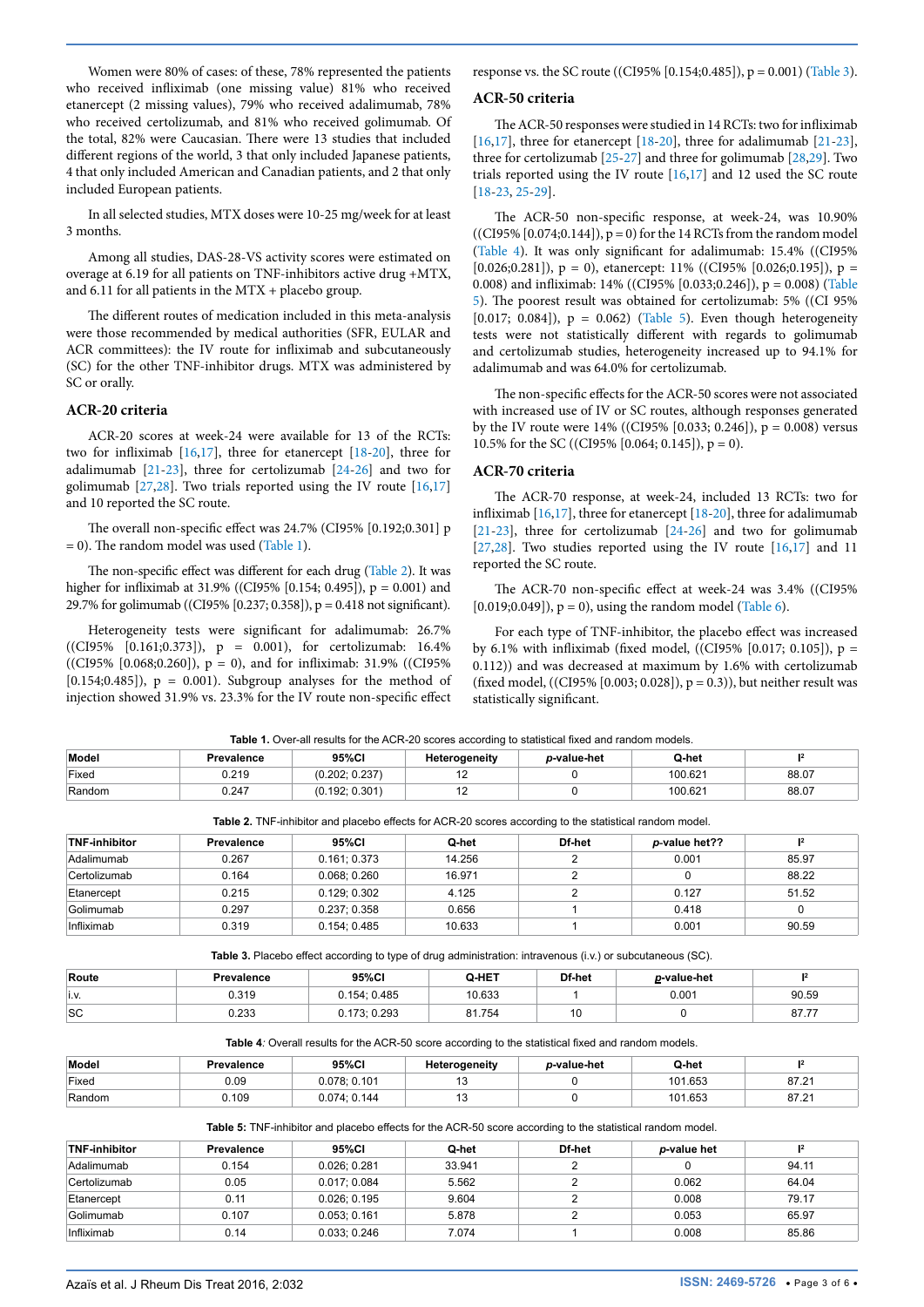<span id="page-3-8"></span>**Table 6**: Overall results for the ACR-70 score according to the statistical fixed and random models.

| Model  | Prevalence | 95%CI        | Heterogeneity | p-value-het | Q-het  |       |
|--------|------------|--------------|---------------|-------------|--------|-------|
| Fixed  | 0.0        | 0:0          |               |             | 87.929 | 86.35 |
| Random | 0.034      | 0.019; 0.049 |               |             | 87.929 | 86.35 |

The chosen route of drug administration (IV or SC) did not significantly change the results with only a 6.1% non-specific effect response with IV ((CI95% [0.017; 0.105]), p = 0.112) versus a 2.9% with SC ((CI95% [0.014; 0.044]),  $p = 0$ ).

#### **Discussion**

The aim of this meta-analysis was to estimate the placebo effect *via* the non-specific effect as scored by clinical ACR 20, 50 and 70 responses after the 24<sup>th</sup> week of treatment with one of the five TNFinhibitors in patients with RA and who had a failed MTX treatment. They also had to be biotherapy naive. The demographic data showed that the two groups (placebo + MTX and TNF-inhibitor + MTX) were homogeneous and comparable, and representative of RA patients treated at hospital. The mean age of patients was 52.3 years with mid disease duration of 8.52 years. Of the total, 80% were women.

Every patient included in this meta-analysis had a failed MTX treatment and had been randomized into the two groups. The metaanalysis was conducted with the MTX + placebo group. The placebo effect was the most important for the ACR-20 scores with a top of was 24.7%. Overall, the more stringent the ACR criteria, the lower the placebo effect.

Heterogeneity was a factor because of the variation in MTX and TNF-blocker dosages and administration frequencies. The rates were analysed using the statistical random model. Response to placebo seemed to vary depending even if the results were no significant on the type of administration with a higher placebo effect when the drug was administered via the IV route.

This study shows that the non-specific effect can provide therapeutic benefits even though the treatment used has been a failure. Thus, this needs to be taken into account when considering medical prescriptions and therapeutics.

However, this study was limited because of heterogeneity of drug therapies and their different doses and pharmacological effects even though the patients' criteria at inclusion had been fulfilled. Neither the numbers of Caucasian or female patients, or the dose rates used for MTX, glucocorticoids, or TNF-blockers, provided an adequate explanation for the observed heterogeneity. Nevertheless, the doses of TNF-blockers used in different countries and the administration route selected (particularly the IV route) could account for these variations. Baseline characteristics may influence the 'placebo effect', and a meta-regression could help in exploring heterogeneity.

Learned societies as EULAR, ACR and SFR societies, consider that 6 months TNF-inhibitors is sufficient to evaluate the efficacy of TNF inhibitors [\[4-](#page-3-3)[6](#page-3-5)]. Many studies show, as it was mentioned in introduction, that non-specific effect as the placebo effect, have a higher potential of acting during the third first months, even though it could occur at any time during treatment [[15](#page-4-3)]. However, the evaluation at 6 months of treatment could be difficult on certain points.

Firstly, because it could exist pharmacokinetics variability between patients, explaining the better or worse efficacy of active drug on RA activity [\[30](#page-4-16)]. Indeed, many studies focused on the potential polymorphism impact on TNF-inhibitors efficacy. They demonstrated that it could exist a better clinical response when there are important residual rates of TNF-inhibitors in blood [\[31](#page-4-17)[-36\]](#page-4-18). A few clinical patients' characteristics appear to influence TNF-inhibitors efficacy like the higher serology positivity, patient's weight, and FcγRIIIa polymorphism (patients having one 'F' allele have a less response to infliximab whereas them who have 'V/V' genotype [[37\]](#page-4-19). However, the studies included in the meta-analysis are all randomized allowing the same repartition of these characteristics in the two groups. As for sure, TNF-inhibitors efficacy results on their action on the immune system.

Secondly, it could be difficult to *stricto sensu* compare each TNF-inhibitors between them because their half-life times are not the same (9-12 days for infliximab, 9-15 days for golimumab, 14 days for certolizumab, 4-5 days for etanercept, and 10-20 days for adalimumab), as their ways of administration (IV vs. SC routes with so not the same residual rates in patients' blood) and their way of acting (chimeric IgG1 with a murine fab portion for infliximab, human recombinant IgG1 for adalimumab and golimumab, recombinant fusion protein with soluble receptor for etanercept, humanized fab fragment antibody for certolizumab).

Moreover, the dose of MTX in some trials was about 10 mg/week, which is not the optimal dose: the diagnosis of MTX failure could be wrong. Indeed, MTX optimal dose is about 20 mg/week, and it could be even more in some patients.

The choice of focussing on the change in ACR criteria rather than DAS 28 or PRO's (Patient Reported Outcome) scores like HAQ would appear open to criticism in a number of respects. Indeed, ACR criteria could appear less sensitive to the real placebo effect estimation than PRO's score because it is not submitted to patients' suggestiveness and feelings (it only depends on the physician's assessment) and it is not a continuous variable. However, after checking ACR, DAS 28, and HAQ changes in our 22 included trials, data were only homogenous and statistically analysable for ACR criteria.

Furthermore, it is difficult to only talk about placebo effect because, as we said in introduction, the placebo effect is a component of the non-specific effect. The improvement noticed between baseline to endpoint could be more linked to a combination of regression to the mid, natural improvement and willingness to please the investigators than to placebo effect.

To conclude, the placebo effect must be taken into account in all clinical therapeutic responses, despite treatment failure of MTX, even though new biotherapies more increase the chance of remission from RA in addition to MTX.

## **Conflict of Interest**

There is no conflict of interest.

#### <span id="page-3-0"></span>**References**

- 1. [Saraux A, Berthelot JM, Chales G, Le Henaff C, Thorel JB, et al. \(2001\) Ability](http://www.ncbi.nlm.nih.gov/pubmed/11710704)  [of the American College of Rheumatology 1987 criteria to predict rheumatoid](http://www.ncbi.nlm.nih.gov/pubmed/11710704)  [arthritis in patients with early arthritis and classification of these patients two](http://www.ncbi.nlm.nih.gov/pubmed/11710704)  [years later. Arthritis Rheum 44: 2485-2491.](http://www.ncbi.nlm.nih.gov/pubmed/11710704)
- <span id="page-3-1"></span>2. [Alehata D, Neogi T, Silman AJ, Funovits J, Felson DT, et al. \(2010\)](http://www.ncbi.nlm.nih.gov/pubmed/20699241)  [2010 rheumatoid arthritis classification criteria: an American College of](http://www.ncbi.nlm.nih.gov/pubmed/20699241)  [Rheumatology / European League Against Rheumatism collaborative](http://www.ncbi.nlm.nih.gov/pubmed/20699241)  [initiative. Ann Rheum Dis 69: 1580-1588.](http://www.ncbi.nlm.nih.gov/pubmed/20699241)
- <span id="page-3-2"></span>3. Sany J (2003) La polyarthrite rhumatoïde de l'adulte. John Libbey Eurotext Ed.
- <span id="page-3-3"></span>4. [Anderson JJ, Wells G, Verhoeven AC, Felson DT \(2000\) Factors predicting](http://www.ncbi.nlm.nih.gov/pubmed/10643696)  [response to treatment in rheumatoid arthritis: the importance of disease](http://www.ncbi.nlm.nih.gov/pubmed/10643696)  [duration. Arthritis Rheum 43: 22-29.](http://www.ncbi.nlm.nih.gov/pubmed/10643696)
- <span id="page-3-4"></span>5. [Smolen JS, Landewé R, Breedveld FC, BUCH M, Burmester G, et al. \(2014\)](http://www.ncbi.nlm.nih.gov/pmc/articles/PMC3933074/)  [EULAR recommendations for the management of rheumatoid arthritis with](http://www.ncbi.nlm.nih.gov/pmc/articles/PMC3933074/)  [synthetic and biological disease-modifying antirheumatic drugs: 2013 update.](http://www.ncbi.nlm.nih.gov/pmc/articles/PMC3933074/)  [Ann Rheum Dis73: 492-509.](http://www.ncbi.nlm.nih.gov/pmc/articles/PMC3933074/)
- <span id="page-3-5"></span>6. [Singh JA, Furst DE, Bharat A, Curtis JR, Kavanaugh AF, et al. \(2012\) 2012](http://www.ncbi.nlm.nih.gov/pubmed/22473917)  [update of the 2008 American College of Rheumatology Recommendations](http://www.ncbi.nlm.nih.gov/pubmed/22473917)  [for the Use of Disease-Modifying Antirheumatic Drugs and Biologic Agents](http://www.ncbi.nlm.nih.gov/pubmed/22473917)  [in the Treatment of Rheumatoid Arthritis. Arthritis Care Res \(Hoboken\) 64:](http://www.ncbi.nlm.nih.gov/pubmed/22473917)  [625–663.](http://www.ncbi.nlm.nih.gov/pubmed/22473917)
- <span id="page-3-6"></span>7. [Gaujoux-Viala C, Gossec L, Cantagrel A, Dougados M, Fautrel B, et al. \(2014\)](http://www.ncbi.nlm.nih.gov/pubmed/24986683)  [Recommendations of the French Society for Rheumatology for managing](http://www.ncbi.nlm.nih.gov/pubmed/24986683)  [rheumatoid arthritis. Joint Bone Spine 81: 287-297.](http://www.ncbi.nlm.nih.gov/pubmed/24986683)
- <span id="page-3-7"></span>8. [Shapiro AK \(1964\) Etiological Factors in Placebo Effect. JAMA 187: 712-714.](http://www.ncbi.nlm.nih.gov/pubmed/14094289)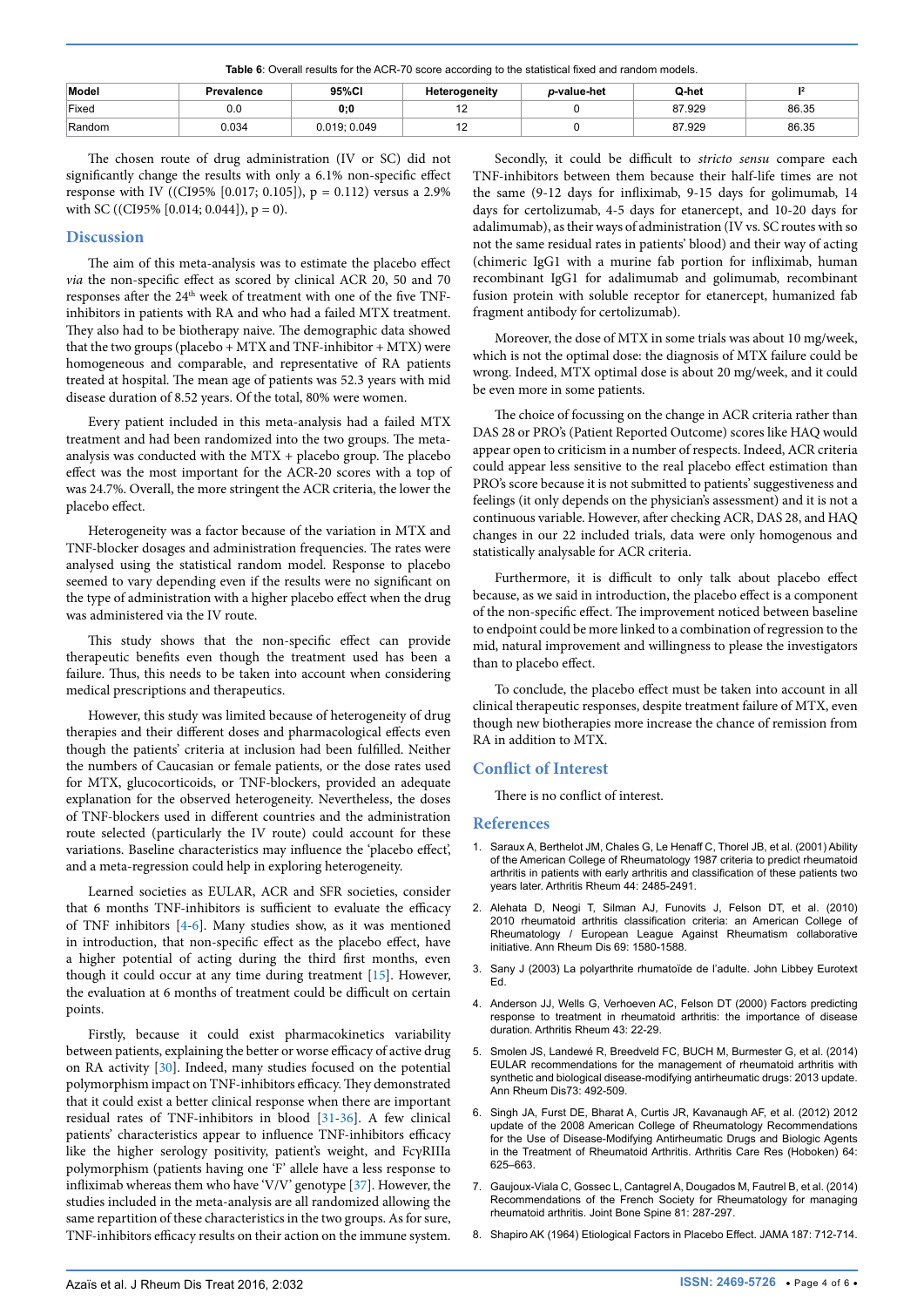- <span id="page-4-0"></span>9. [Lasagna L \(1980\) The powerful cipher. Sciences \(New York\) 20: 31-32.](http://www.ncbi.nlm.nih.gov/pubmed/11662731)
- <span id="page-4-1"></span>10. [Benedetti F, Amanzio M, Maggi G \(1995\) Potentiation of placebo analgesia by](http://www.ncbi.nlm.nih.gov/pubmed/7475687)  [proglumide. Lancet 346: 1231.](http://www.ncbi.nlm.nih.gov/pubmed/7475687)
- 11. [Lipman JJ, Miller BE, Mays KS, Miller MN, North WC, et al. \(1990\) Peak](http://link.springer.com/article/10.1007/BF02245754?no-access=true)  [B endorphin concentration in cerebrospinal fluid: reduced in chronic pain](http://link.springer.com/article/10.1007/BF02245754?no-access=true)  [patients and increased during the placebo response. Psychopharmacology](http://link.springer.com/article/10.1007/BF02245754?no-access=true)  [102: 112-116.](http://link.springer.com/article/10.1007/BF02245754?no-access=true)
- 12. [Petrovic P, Kalso E, Petersson KM, Ingvar M \(2002\) Placebo and opioid](http://www.ncbi.nlm.nih.gov/pubmed/11834781)  [analgesia-- imaging a shared neuronal network. Science 295: 1737-1740.](http://www.ncbi.nlm.nih.gov/pubmed/11834781)
- 13. [Zubieta JK, Bueller JA, Jackson LR, Scott DJ, Xu Y, et al. \(2005\) Placebo](http://www.ncbi.nlm.nih.gov/pubmed/16120776)  [effects mediated by endogenous opioid activity on mu-opioid receptors. J](http://www.ncbi.nlm.nih.gov/pubmed/16120776)  [Neurosci 25: 7754-7762.](http://www.ncbi.nlm.nih.gov/pubmed/16120776)
- <span id="page-4-2"></span>14. [Scott DJ, Stohler CS, Egnatuk CM, Wang H, Koeppe RA, et al. \(2008\)](http://www.ncbi.nlm.nih.gov/pubmed/18250260)  Placebo and nocebo effects are defined by opposite opioid and dopaminergic [responses. Arch Gen Psychiatry 65: 220-231.](http://www.ncbi.nlm.nih.gov/pubmed/18250260)
- <span id="page-4-3"></span>15. [Beecher HK \(1955\) The powerful placebo. J Am Med Assoc 159: 1602-1606.](http://www.ncbi.nlm.nih.gov/pubmed/13271123)
- <span id="page-4-4"></span>16. [Schiff M, Keiserman M, Codding C, Songcharoen S, Berman A, et al.](http://www.ncbi.nlm.nih.gov/pubmed/18055472)  [\(2008\) Efficacy and safety of abatacept or infliximab vs placebo in ATTEST:](http://www.ncbi.nlm.nih.gov/pubmed/18055472)  [a phase III, multi-centre, randomised, double-blind, placebo-controlled](http://www.ncbi.nlm.nih.gov/pubmed/18055472)  [study in patients with rheumatoid arthritis and an inadequate response to](http://www.ncbi.nlm.nih.gov/pubmed/18055472)  [methotrexate. Ann Rheum Dis 67: 1096-1103.](http://www.ncbi.nlm.nih.gov/pubmed/18055472)
- <span id="page-4-5"></span>17. [Westhovens R, Yocum D, Han J, Berman A, Strusberg I, et al. \(2006\) The](http://www.ncbi.nlm.nih.gov/pubmed/16572442)  [Safety of Infliximab, Combined With Background Treatments, Among Patients](http://www.ncbi.nlm.nih.gov/pubmed/16572442)  [With Rheumatoid Arthritis and Various Comorbidities: A Large, Randomized,](http://www.ncbi.nlm.nih.gov/pubmed/16572442)  [Placebo-Controlled Trial. Arthritis Rheum 54: 1075–1086.](http://www.ncbi.nlm.nih.gov/pubmed/16572442)
- <span id="page-4-6"></span>18. [Weinblatt ME, Kremer JM, Arthur, Bulpitt KJ, Fleishchmann, et al. \(1999\)](http://www.ncbi.nlm.nih.gov/pubmed/9920948)  [A trial of etanercept, a recombinant tumor necrosis factor receptor: fusion](http://www.ncbi.nlm.nih.gov/pubmed/9920948)  [protein, in patients with rheumatoid arthritis receiving methotrexate. N Engl](http://www.ncbi.nlm.nih.gov/pubmed/9920948)  [J Med 28: 253-259.](http://www.ncbi.nlm.nih.gov/pubmed/9920948)
- 19. [Combe B, Codreanu C, Fiocco U, Gaubitz M, Geusens PP, et al. \(2006\)](http://www.ncbi.nlm.nih.gov/pmc/articles/PMC1798315/)  [Etanercept and sulfasalazine, alone and combined, in patients with](http://www.ncbi.nlm.nih.gov/pmc/articles/PMC1798315/)  [active rheumatoid arthritis despite receiving sulfasalazine: a double-blind](http://www.ncbi.nlm.nih.gov/pmc/articles/PMC1798315/)  [comparison. Ann Rheum Dis 65: 1357-1362.](http://www.ncbi.nlm.nih.gov/pmc/articles/PMC1798315/)
- <span id="page-4-7"></span>20. [Kavanaugh A, Klareskog L, van der Heijde D, Li J, Freundlich B, et al. \(2008\)](http://www.ncbi.nlm.nih.gov/pubmed/18535115)  [Improvements in clinical response between 12 and 24 weeks in patients with](http://www.ncbi.nlm.nih.gov/pubmed/18535115)  [rheumatoid arthritis on etanercept therapy with or without methotrexate. Ann](http://www.ncbi.nlm.nih.gov/pubmed/18535115)  [Rheum Dis 67: 1444-1447.](http://www.ncbi.nlm.nih.gov/pubmed/18535115)
- <span id="page-4-8"></span>21. [Keystone EC, Kavanaugh AF, Sharp JT, Tannenbaum H, Hua Y, et al. \(2004\)](http://www.ncbi.nlm.nih.gov/pubmed/15146409)  [Radiographic, clinical, and functional outcomes of treatment with adalimumab](http://www.ncbi.nlm.nih.gov/pubmed/15146409)  [\(a human anti-tumor necrosis factor monoclonal antibody\) in patients with](http://www.ncbi.nlm.nih.gov/pubmed/15146409)  [active rheumatoid arthritis receiving concomitant methotrexate therapy: a](http://www.ncbi.nlm.nih.gov/pubmed/15146409)  [randomized, placebo-controlled, 52-week trial. Arthritis Rheum 50: 1400-](http://www.ncbi.nlm.nih.gov/pubmed/15146409) [1411.](http://www.ncbi.nlm.nih.gov/pubmed/15146409)
- 22. [Weinblatt ME, Keystone EC, Furst DE, Moreland LW, Weisman MH, et](http://www.ncbi.nlm.nih.gov/pubmed/12528101)  [al. \(2003\) Adalimumab, a fully human anti-tumor necrosis factor alpha](http://www.ncbi.nlm.nih.gov/pubmed/12528101)  [monoclonal antibody, for the treatment of rheumatoid arthritis in patients](http://www.ncbi.nlm.nih.gov/pubmed/12528101)  [taking concomitant methotrexate: the ARMADA trial. Arthritis Rheum 48: 35-](http://www.ncbi.nlm.nih.gov/pubmed/12528101) [45.](http://www.ncbi.nlm.nih.gov/pubmed/12528101)
- <span id="page-4-9"></span>23. [Furst DE, Schiff MH, Fleischamnn RM, Strand V, Birbara CA, et al. \(2003\)](http://www.ncbi.nlm.nih.gov/pubmed/14719195)  [Adalimumab, a fully human anti-tumor necrosis factor-alpha monoclonal](http://www.ncbi.nlm.nih.gov/pubmed/14719195)  [antibody, and concomitant standard antirheumatic therapy for the treatment](http://www.ncbi.nlm.nih.gov/pubmed/14719195)  [of rheumatoid arthritis: results of STAR \(Safety Trial of Adalimumab in](http://www.ncbi.nlm.nih.gov/pubmed/14719195)  [Rheumatoid Arthritis\). J Rheumatol 30: 2563-2571.](http://www.ncbi.nlm.nih.gov/pubmed/14719195)
- <span id="page-4-10"></span>24. [Keystone E, Heijde DV, Mason D JR, Landewé R, Vollenhoven RV, et al.](http://www.ncbi.nlm.nih.gov/pubmed/18975346)  [\(2008\) Certolizumab pegol plus methotrexate is significantly more effective](http://www.ncbi.nlm.nih.gov/pubmed/18975346)  [than placebo plus methotrexate in active rheumatoid arthritis: findings of a](http://www.ncbi.nlm.nih.gov/pubmed/18975346)  [fifty-two-week, phase III, multicenter, randomized, double-blind, placebo](http://www.ncbi.nlm.nih.gov/pubmed/18975346)[controlled, parallel-group study. Arthritis Rheum 58: 3319-3329.](http://www.ncbi.nlm.nih.gov/pubmed/18975346)
- <span id="page-4-14"></span>25. [Smolen J, Landewé RB, Mease P, Brzezicki J, Mason D, et al. \(2009\) Efficacy](http://www.ncbi.nlm.nih.gov/pubmed/19015207)  [and safety of certolizumab pegol plus methotrexate in active rheumatoid](http://www.ncbi.nlm.nih.gov/pubmed/19015207)  [arthritis: the RAPID 2 study. A randomised controlled trial. Ann Rheum Dis](http://www.ncbi.nlm.nih.gov/pubmed/19015207)  [68: 797-804.](http://www.ncbi.nlm.nih.gov/pubmed/19015207)
- <span id="page-4-11"></span>26. [Choy E, McKenna F, Vencovsky J, Valente R, Goel N, et al. \(2012\)](http://www.ncbi.nlm.nih.gov/pubmed/22344576)  [Certolizumab pegol plus MTX administered every 4 weeks is effective in](http://www.ncbi.nlm.nih.gov/pubmed/22344576)  [patients with RA who are partial responders to MTX. Rheumatology \(Oxford\)](http://www.ncbi.nlm.nih.gov/pubmed/22344576)  [51: 1226-1234.](http://www.ncbi.nlm.nih.gov/pubmed/22344576)
- <span id="page-4-12"></span>27. [Tanaka Y, Harigai M, Takeuchi T, Yamanaka H, Ishiguro N, et al. \(2012\)](http://www.ncbi.nlm.nih.gov/pubmed/22121129)  [Golimumab in combination with methotrexate in Japanese patients with](http://www.ncbi.nlm.nih.gov/pubmed/22121129)  [active rheumatoid arthritis: results of the GO-FORTH study. Ann Rheum Dis](http://www.ncbi.nlm.nih.gov/pubmed/22121129)  [71: 817-824.](http://www.ncbi.nlm.nih.gov/pubmed/22121129)
- <span id="page-4-13"></span>28. [Keystone EC, Genovese MC, Klareskog L, Hsia EC, Hall ST, et al. \(2009\)](http://www.ncbi.nlm.nih.gov/pubmed/19066176)  [Golimumab, a human antibody to tumour necrosis factor {alpha} given by](http://www.ncbi.nlm.nih.gov/pubmed/19066176)  [monthly subcutaneous injections, in active rheumatoid arthritis despite](http://www.ncbi.nlm.nih.gov/pubmed/19066176)  [methotrexate therapy: the GO-FORWARD Study. Ann Rheum Dis 68: 789-](http://www.ncbi.nlm.nih.gov/pubmed/19066176) [796.](http://www.ncbi.nlm.nih.gov/pubmed/19066176)
- <span id="page-4-15"></span>29. [Genovese MC, Han C, Keystone EC, Hsia EC, Buchanan J, et al. \(2012\)](http://www.ncbi.nlm.nih.gov/pubmed/22505702)

[Effect of golimumab on patient-reported outcomes in rheumatoid arthritis:](http://www.ncbi.nlm.nih.gov/pubmed/22505702)  [results from the GO-FORWARD study. J Rheumatol 39: 1185-1191.](http://www.ncbi.nlm.nih.gov/pubmed/22505702)

- <span id="page-4-16"></span>30. (2015) French National College of Pharmacology.
- <span id="page-4-17"></span>31. [Ternant D, Mulleman D, Degenne D, Willot S, Guillaumin JM, et al. \(2006\)](http://www.ncbi.nlm.nih.gov/pubmed/16628126)  [An enzyme-linked immunosorbent assay for therapeutic drug monitoring of](http://www.ncbi.nlm.nih.gov/pubmed/16628126)  [infliximab. Ther Drug Monit 28: 169-174.](http://www.ncbi.nlm.nih.gov/pubmed/16628126)
- 32. [Ternant D, Aubourg A, Magdelaine-Beuzelin C, Degenne D, Watier H, et al.](http://www.ncbi.nlm.nih.gov/pubmed/18641542)  [\(2008\) Infliximab pharmacokinetics in inflammatory bowel disease patients.](http://www.ncbi.nlm.nih.gov/pubmed/18641542)  [Ther Drug Monit 30: 523-529.](http://www.ncbi.nlm.nih.gov/pubmed/18641542)
- 33. [Paintaud G, Tonelli D, Postaire E; Round Table No 5, Giens XXII \(2007\)](http://www.ncbi.nlm.nih.gov/pubmed/17803891)  [Biotherapies: are they just like any other drugs? Therapie 62: 229-239.](http://www.ncbi.nlm.nih.gov/pubmed/17803891)
- 34. [Paintaud G \(2009\) Pharmacokinetics \(PK\) of mAbs. Med Sci \(Paris\) 25:](http://www.ncbi.nlm.nih.gov/pubmed/20035679)  [1057-1062.](http://www.ncbi.nlm.nih.gov/pubmed/20035679)
- 35. [Karmiris K, Paintaud G, Noman M, Magdelaine-Beuzelin C, Ferrante M, et](http://www.ncbi.nlm.nih.gov/pubmed/19664627)  [al. \(2009\) Influence of trough serum levels and immunogenicity on long-term](http://www.ncbi.nlm.nih.gov/pubmed/19664627)  [outcome of adalimumab therapy in Crohn's disease. Gastroenterology 137:](http://www.ncbi.nlm.nih.gov/pubmed/19664627)  [1628-1640.](http://www.ncbi.nlm.nih.gov/pubmed/19664627)
- <span id="page-4-18"></span>36. [Mulleman D, Chu Miow Lin D, Ducourau E, Emond P, Ternant D, et al. \(2010\)](http://www.ncbi.nlm.nih.gov/pubmed/20216124)  [Trough infliximab concentrations predict efficacy and sustained control of](http://www.ncbi.nlm.nih.gov/pubmed/20216124)  [disease activity in rheumatoid arthritis. Ther Drug Monit 32: 232-236.](http://www.ncbi.nlm.nih.gov/pubmed/20216124)
- <span id="page-4-19"></span>37. [Kastbom A, Bratt J, Ernestam S, Lampa J, Padyukov L, et al. \(2007\)](http://www.ncbi.nlm.nih.gov/pubmed/17265480)  [Fcgamma receptor type IIIA genotype and response to tumor necrosis factor](http://www.ncbi.nlm.nih.gov/pubmed/17265480)  [alpha-blocking agents in patients with rheumatoid arthritis. Arthritis Rheum](http://www.ncbi.nlm.nih.gov/pubmed/17265480)  [56: 448-452.](http://www.ncbi.nlm.nih.gov/pubmed/17265480)